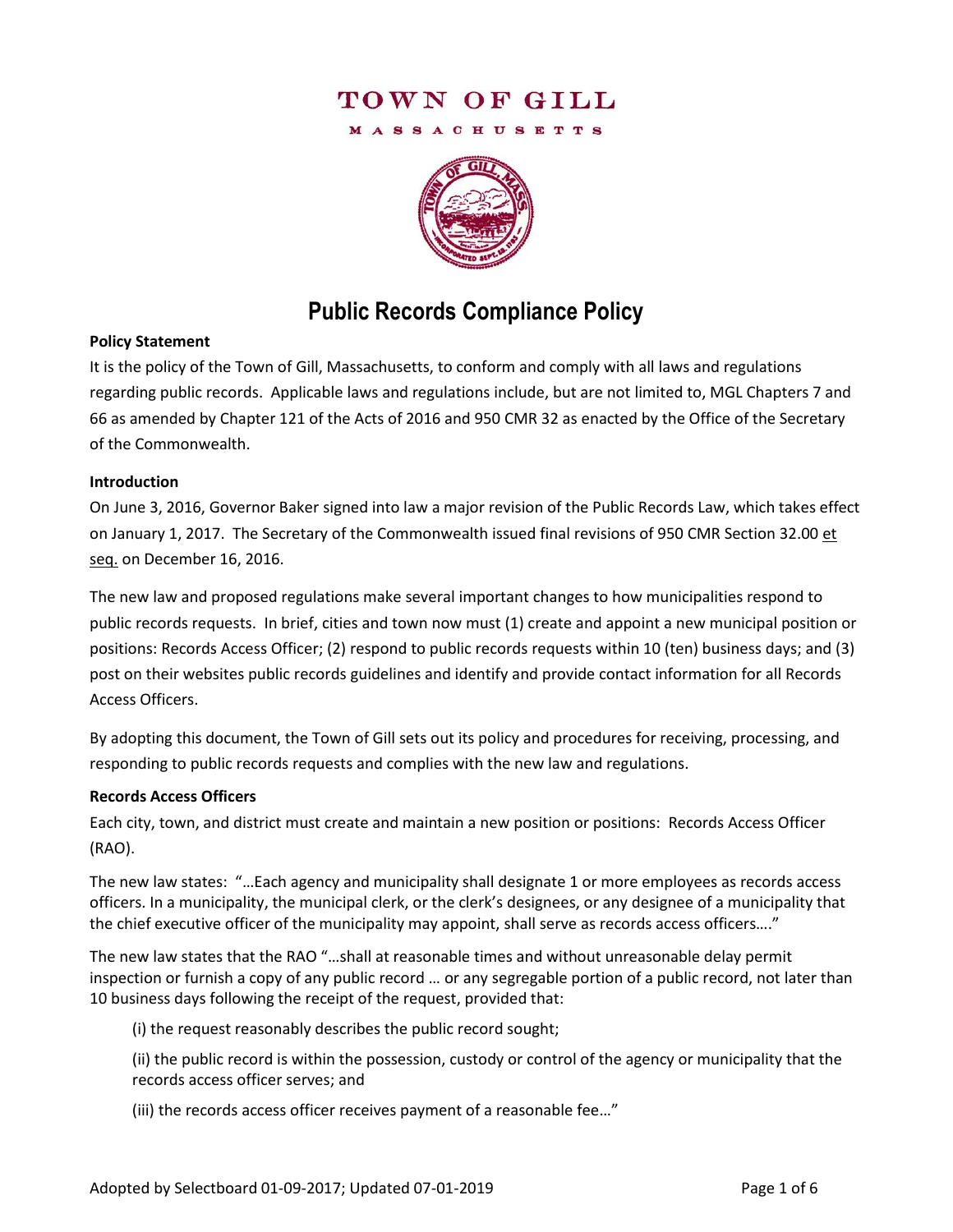The Town of Gill Selectboard, acting collectively as the chief executive officer, adopts the following Records Access Officer (RAO) organizational chart:



Although the Town Clerk is designated by law as the default RAO, the Selectboard has appointed three other Records Access Officers, each responsible for handling public records requests relating to a specific functional area of town government. The Selectboard has deferred to the School Committee of the Gill-Montague Regional School District the appointment of a Records Access Officer to handle public records requests relating to education. In addition, the Selectboard has designated the Town Clerk as the Chief RAO, responsible for setting policy concerning public records matters generally and for developing appropriate guidelines and procedures for responding to public records requests. The Chief RAO will coordinate with the appointed RAOs and with custodians of public records to respond to requests for records.

If you are making a public records request in writing, by e-mail or facsimile or have questions concerning public records issues, please contact any one of the individuals listed below as an RAO. In-person requests may also be made to one of the below-listed RAOs.

| Records         | Title             | Functional  | <b>Business Address</b> | <b>Business</b> | <b>Business Email</b>      |
|-----------------|-------------------|-------------|-------------------------|-----------------|----------------------------|
| Access          |                   | Area of     |                         | Telephone       |                            |
| Officer         |                   | Government  |                         |                 |                            |
| Doreen          | <b>Town Clerk</b> | General     | 325 Main Road,          | (413)           | publicrecords@gillmass.org |
| <b>Stevens</b>  |                   | Government  | Gill, MA 01354          | 863-8103        |                            |
| Chris           | Police Chief      | Police      | 196B Main Road,         | (413)           | policerecords@gillmass.org |
| Redmond         |                   |             | Gill, MA 01354          | 863-9398        |                            |
| Gene            | Fire Chief        | <b>Fire</b> | 196A Main Road,         | (413)           | firerecords@gillmass.org   |
| <b>Beaubien</b> |                   |             | Gill, MA 01354          | 863-8955        |                            |
| Ray             | Town              | General     | 325 Main Road,          | (413)           | publicrecords@gillmass.org |
| Purington       | Administrator     | Government  | Gill, MA 01354          | 863-9347        |                            |

### List of Records Access Officers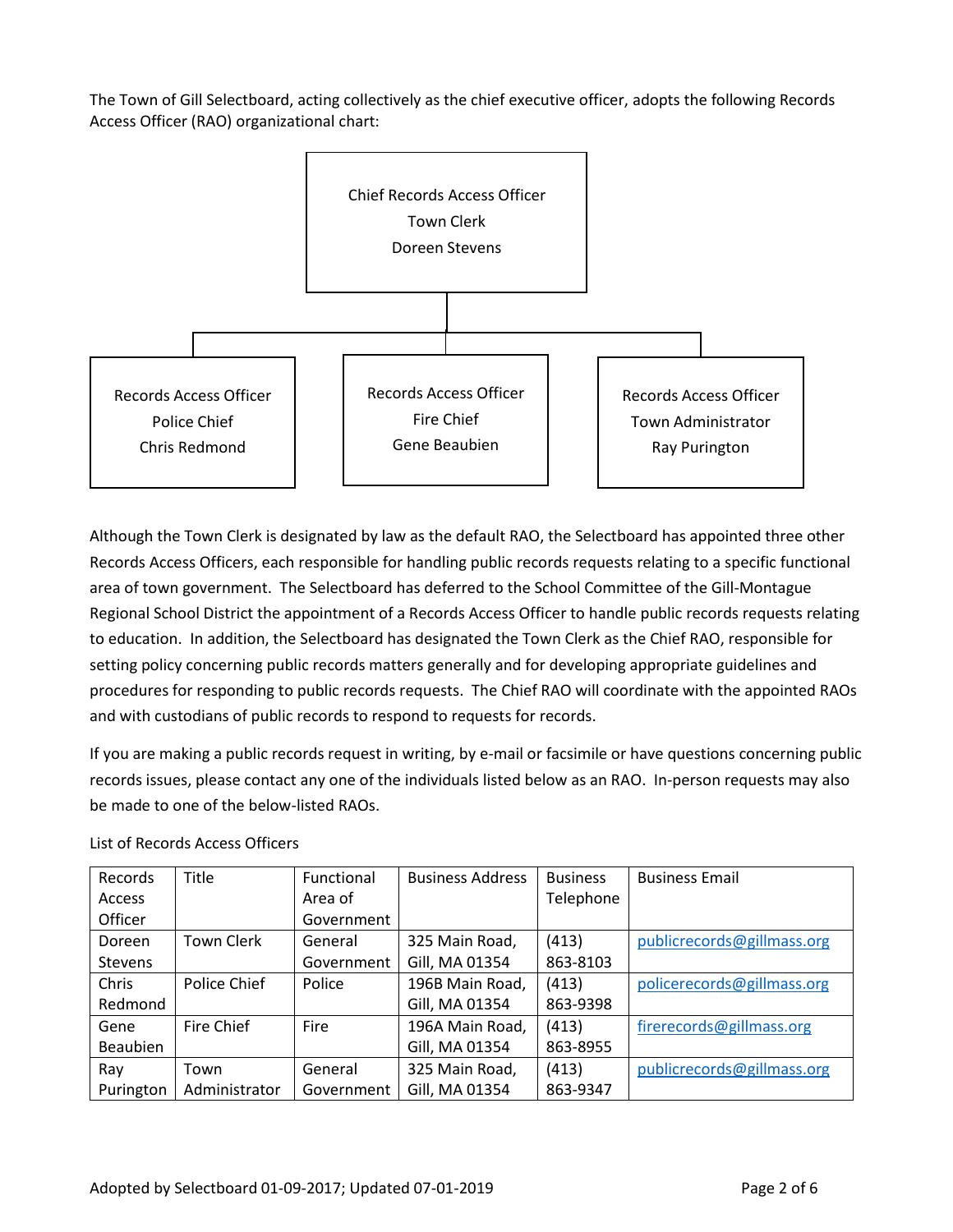Requests for records may also be made "over the counter" at Town offices. Such requests may be made to and handled by the custodian of the requested records; provided, however, that if such a request will necessitate allocation of significant time or resources, the custodian of the requested records will inform the appropriate RAO who will provide such response as may be necessary or appropriate. Any person requesting public records may seek out and contact any Gill RAO for assistance in determining the appropriate RAO or custodian of records.

For purposes of this policy, the definitions found in the Public Records Law, MGL Chapter 4, Section 7, Clause 26 and MGL Chapter 66, Section 10 and the Public Records Access Regulations, 950 CMR 32.00 et seq., shall be applicable.

### **What happens when I request public documents under the new law?**

- 1. Any person can make a request for public records by e-mail, by facsimile, or in writing to a Gill Records Access Officer using the contact information listed above. Requests for copies of records or access thereto may still be made in person at the appropriate Town office.
- 2. A request may be made in person or by e-mail, first class mail, facsimile, or hand delivery.
	- Verbal requests for public records will be acknowledged and replied to, even though a requester may not appeal a verbal request to the Supervisor of Public Records.
	- A public records request form is available to anyone making a public records request, but neither that form, nor any other type of written request, shall be required. See Appendix A.
- 3. Any RAO receiving a public records request shall immediately notify the Chief RAO in such time as shall be established from time to time by the Chief RAO.
- 4. The RAO may contact the requester in order to clarify a request; provided, however, that a RAO may not ask the requester what they intend to use the requested records for, but shall seek to utilize the RAO's superior knowledge of the requested records to ensure that the requester and the RAO understand what is being requested and/or to assist the requester in narrowing or refining the request.
- 5. The RAO may assess a reasonable fee for the production of a public record, except those records that are freely available for public inspection (see 950 CMR 32.08); and pursuant to MGL Chapter 66, Section 10(a)(iii), the RAO may require the payment of the reasonable fee prior to production of the requested records.
	- Fees shall conform to the provisions of 950 CMR 32.08(2) or other applicable law, including that black and white copies and printouts shall be charged at \$0.05/page, whether one or two-sided, and the actual cost of a thumb drive or disk if the records are provided electronically other than e-mail.
	- The actual cost of producing a copy of a requested record shall be assessed for records not susceptible to ordinary means of reproduction.
	- With a population of 1,500 as of the decennial census, the Town of Gill may assess fees for employee time required in connection with search, segregation, or copying of requested records (see MGL Chapter 66, Section 10(d)(iii)(B).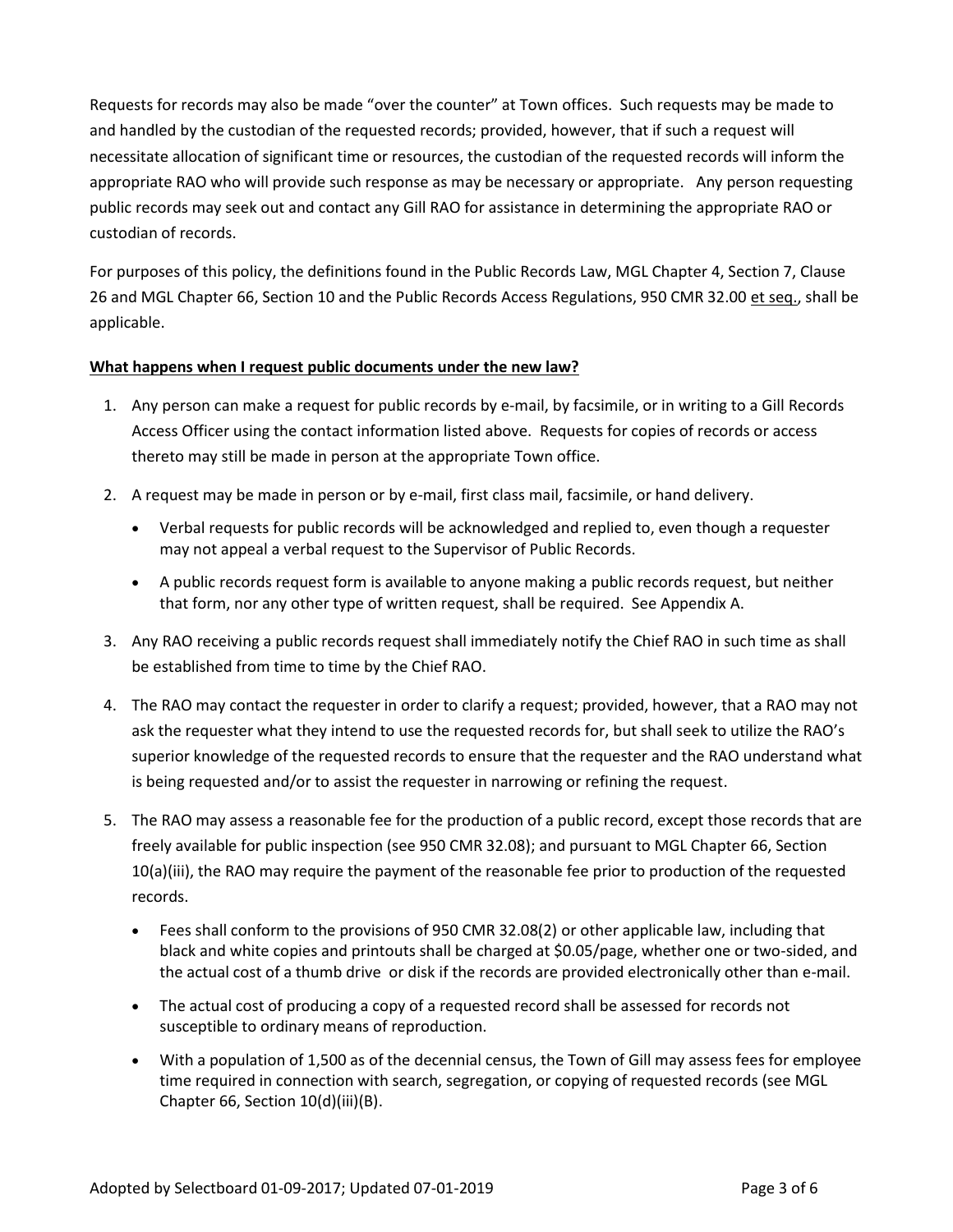- If the request for public records requires employee time for search, segregation, or copying, including employees or necessary vendors, such as legal counsel, technology and payroll consultants or others as needed, such time shall be assessed as a fee to the requester based upon the prorated hourly rate of the lowest paid employee in that office capable of doing the work. Provided further, however, that if the work needed to reply to request requires time for an employee compensated in excess of \$25/hour, the Town may petition the Massachusetts Supervisor of Records for permission to charge in excess of \$25/hour.
- 6. In general, subject to the exceptions set forth in MGL Chapter 66, Section 10(a), the RAO is required to respond within 10 business days of receipt of a public records request by providing access to or copies of the requested records, providing the requester with direction to access the requested records on the Town's website, or by notifying the requester in writing that all or a portion of the records will be withheld from disclosure and/or that the records will not be provided in that timeframe, addressing the other elements required by law as set forth in MGL Chapter 66, Section 10(b). For the purpose of the response:
	- Business days are defined in 950 CMR 32.02 as Monday through Friday, except for legal holidays and any day when Town Hall is closed for business due to emergency, weather, or other events requiring the unexpected closure of business. The Town Hall is open Mondays from 9:00 AM to 6:30 PM, Tuesdays, Wednesdays, and Thursdays from 9:00 AM to 5:00 PM. The Town Hall is regularly closed on Fridays and cannot receive requests on Fridays.
	- Calculation of time shall begin with the first business day following the receipt of the public records request (see 950 CMR 32.03(3)).
		- Example #1: A request for public records is received by an RAO at 2:00 p.m. on a Wednesday. "Day 1" for purposes of the law will be Thursday.
		- Example #2: A public records request received after hours on a Friday. "Day 1" for the purposes of the law will be Monday (or Tuesday, if Monday is a holiday).
		- Example #3: An email requesting public records is received on Saturday. "Day 1" for the purposes of the law will be Monday (or Tuesday, if Monday is a holiday).
	- The Town may refuse to provide records to any person who has not paid a reasonable estimate for provision of public records or who has failed to pay such a fee in connection with a prior request for public records.
	- When the Town, within ten business days as provided by law, provides a good faith estimate of the cost to provide access to or copies of requested records, the number of business days for its response shall be stayed until the Town receives the fee. The Town shall, upon receipt of the fee, undertake the required work to comply with the requested in compliance with the applicable time frames set forth in the statute.
- 7. If the response to the request is anticipated to be time consuming, extensive, voluminous, or otherwise puts a burden on the Town or its departments, the RAO may request from the Massachusetts Supervisor of Records an extension of time to fulfill the request. The requester of the public records shall be notified in writing that an extension has been requested.

Record Access Officers shall meet on such dates and times, whether regularly or intermittently, as the Chief RAO shall determine. Such meetings are strictly administrative in nature and do not constitute a meeting of a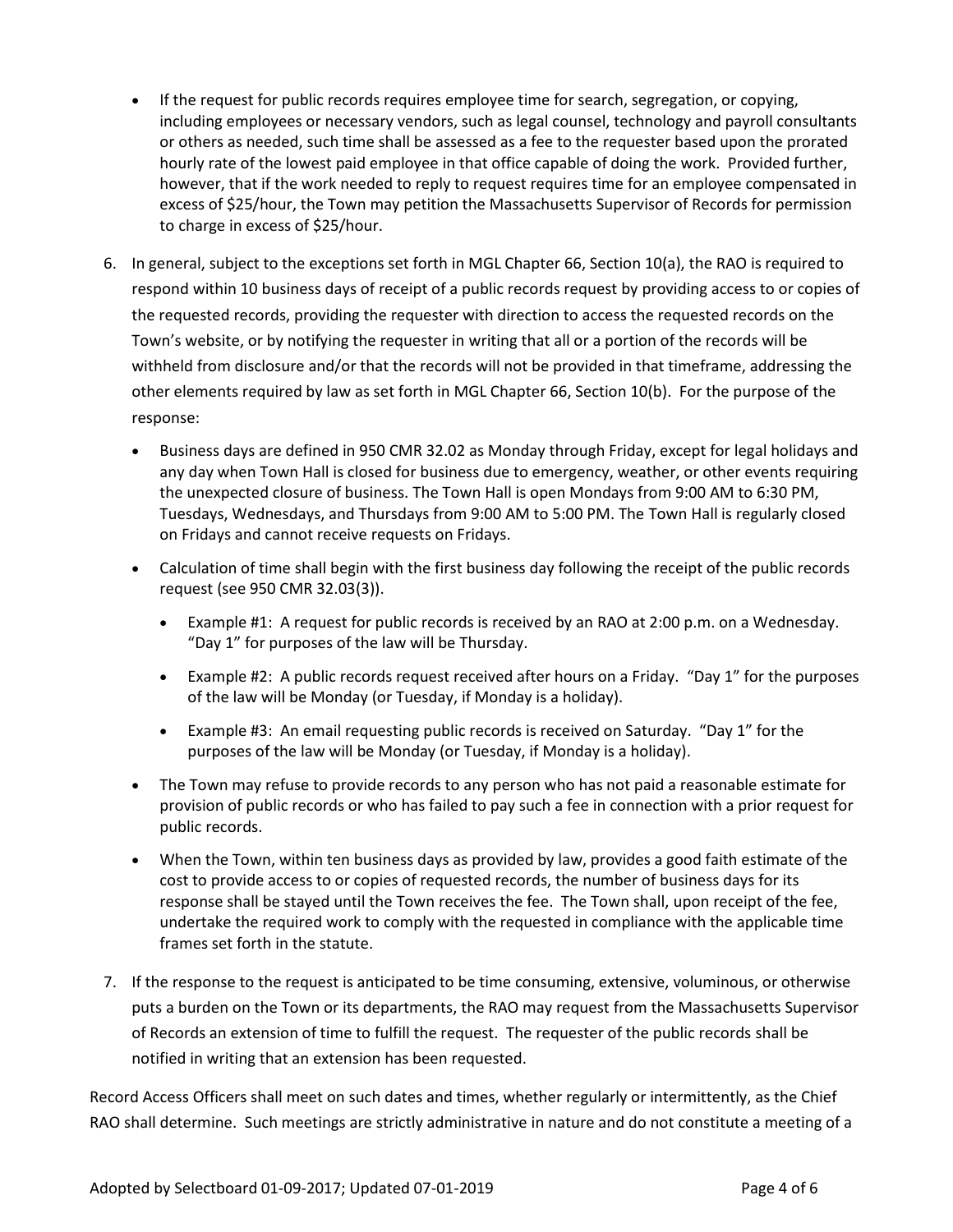public body under the Open Meeting Law. Meetings among the RAOs may occur in person, by telephone, or by email.

The Town of Gill has custody of records as set forth in Municipal Records Retention Schedule, which can be found on the Secretary of the Commonwealth's website on the Records Management Unit page at the following link:

## <http://www.sec.state.ma.us/arc/arcrmu/rmuidx.htm>

Additional information about the Public Records Law may be found on the Secretary of the Commonwealth Public Records Division's website at:

<http://www.sec.state.ma.us/pre/preidx.htm>